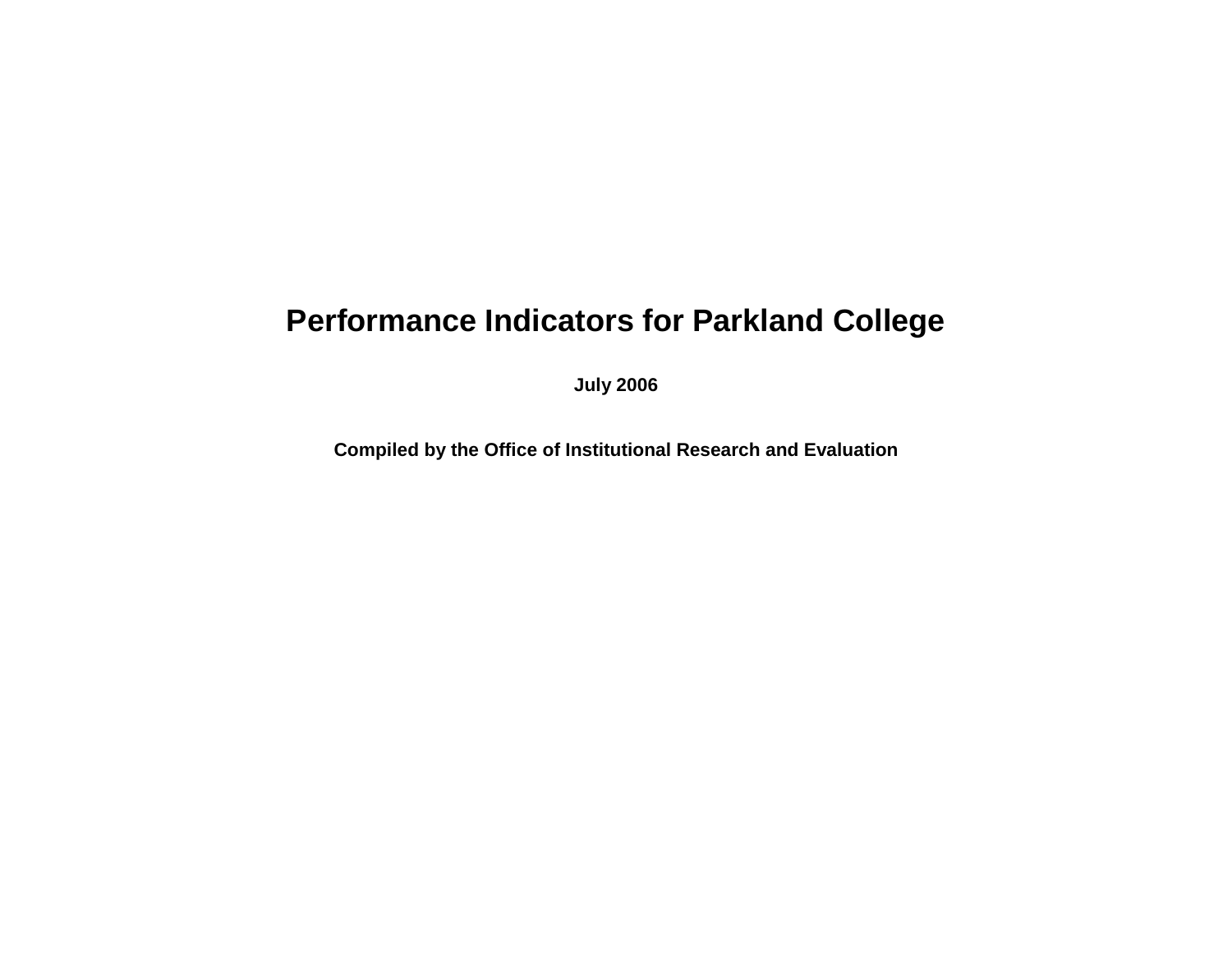| ID          | <b>Area and Goal</b>                                                                          | Performance<br><b>Indicator</b>                                                                              | <b>Benchmark</b>                                                                                   | <b>Performance Summary</b>                                                                                                                                                                                                                                                                                                                                                                                                                                                   |  |
|-------------|-----------------------------------------------------------------------------------------------|--------------------------------------------------------------------------------------------------------------|----------------------------------------------------------------------------------------------------|------------------------------------------------------------------------------------------------------------------------------------------------------------------------------------------------------------------------------------------------------------------------------------------------------------------------------------------------------------------------------------------------------------------------------------------------------------------------------|--|
| A           | <b>Enrollment patterns</b>                                                                    |                                                                                                              |                                                                                                    |                                                                                                                                                                                                                                                                                                                                                                                                                                                                              |  |
| A.1         | Annual<br>Headcounts                                                                          | ICCB A1 Data                                                                                                 | Remain at 16,771 or<br>increase                                                                    | FY01-05 five-year annual increase is 15.2%; a 0.7% one-year annual<br>increase. For FY05 Parkland enrollment (16,887) exceeded the benchmark.                                                                                                                                                                                                                                                                                                                                |  |
| A.2         | FTE (based on<br>total claimable<br>hours)                                                    | <b>ICCB Apportionment</b><br>Claims                                                                          | Increase higher than<br>state average                                                              | Between FY01 and 05, Parkland's annual FTE increases from credit hour<br>claims have been higher than the state increases. The five year change for<br>Parkland was 22.7%, and the state 11.8%.                                                                                                                                                                                                                                                                              |  |
| A.3         | Reimbursable<br>credit hours<br>generated by<br>category                                      | <b>ICCB Apportionment</b><br>Claims                                                                          | Baccalaureate: 64%<br>Business: 4%<br>Technical: 13%<br>Health: 6%<br>Remedial: 10%<br>ABE/ASE: 2% | In FY05, the college has met or exceeded these benchmarks. In FY05,<br>nearly 64% of Parkland's 178,848.5 reimbursable credit hours are in the<br>"Baccalaureate" category, a 1% decrease since FY02. "Technical" has<br>increased 1% in 5 years; "Health" a 0.8% increase and "Remedial" a 0.3%<br>decrease in the past year. "Adult Education" has decreased 1.4% in five<br>years, but FY06 estimates shows that the percentage of credit hours will more<br>than double. |  |
| A.4         | Attractiveness to<br>students                                                                 | Proportion of out-of-<br>district students                                                                   | In-district: 69%<br>Out-of-district: 25%<br>Out-of-state: 2%<br>International: 4%                  | In FY05 the college has meet all but the out-of-state benchmark. Out-of-state<br>enrollment has increased by less than 100 students in five years, and foreign<br>enrollment has decreased by 100 students since FY03.                                                                                                                                                                                                                                                       |  |
| $\mathbf B$ |                                                                                               |                                                                                                              |                                                                                                    | <b>Student Achievement</b>                                                                                                                                                                                                                                                                                                                                                                                                                                                   |  |
| B.1         | <b>Graduation rates</b><br>of all students<br>reporting<br>degree/certificate<br>as objective | % of Annual<br>enrollment that<br>complete a degree or<br>certificate.                                       | 1% increase over<br>five years                                                                     | The percentage of degree seeking annual enrollment (8,535 students in<br>FY05) that completed a degree program increased sharply between FY02<br>and 03 (10.2% to 12.6%, about 262 students), but has decreased afterwards.<br>The five-year net increase was 0.2% - about 140 students.                                                                                                                                                                                     |  |
| B.2         | Transfer rates of<br>all degree-<br>seeking students                                          | % of degree-seeking<br>annual enrollment<br>that eventually attend<br>a 4-year institution<br>within 5 years | 29.5%                                                                                              | 25.6% of the degree-seeking students in FY01 enrolled at a 4-year school by<br>the end of FY05.                                                                                                                                                                                                                                                                                                                                                                              |  |
| B.3         | Persistence rates                                                                             | Persistence rates for<br>fall-to-spring and<br>spring-to-fall for<br>credit students                         | 1% over five years                                                                                 | From FY01-05 fall-to-spring credit student persistence has decreased 0.7%;<br>spring-to-fall credit student persistence increased 1.8%. In FY05, 62.5% of<br>10,477 fall credit students returned in the spring semester, and 39.4%<br>returned the following fall term.                                                                                                                                                                                                     |  |
| B.4         | Job placement<br>rates                                                                        | Percentage of<br>graduates reporting<br>employment                                                           | At least 81%                                                                                       | Since FY2001, at least 80% of our graduates were employed within six<br>months of graduation. Self-reported employment rates have decreased 3.9%<br>in five years and in FY05, only 2/3 of graduates are employed in a field<br>related to their program of study.                                                                                                                                                                                                           |  |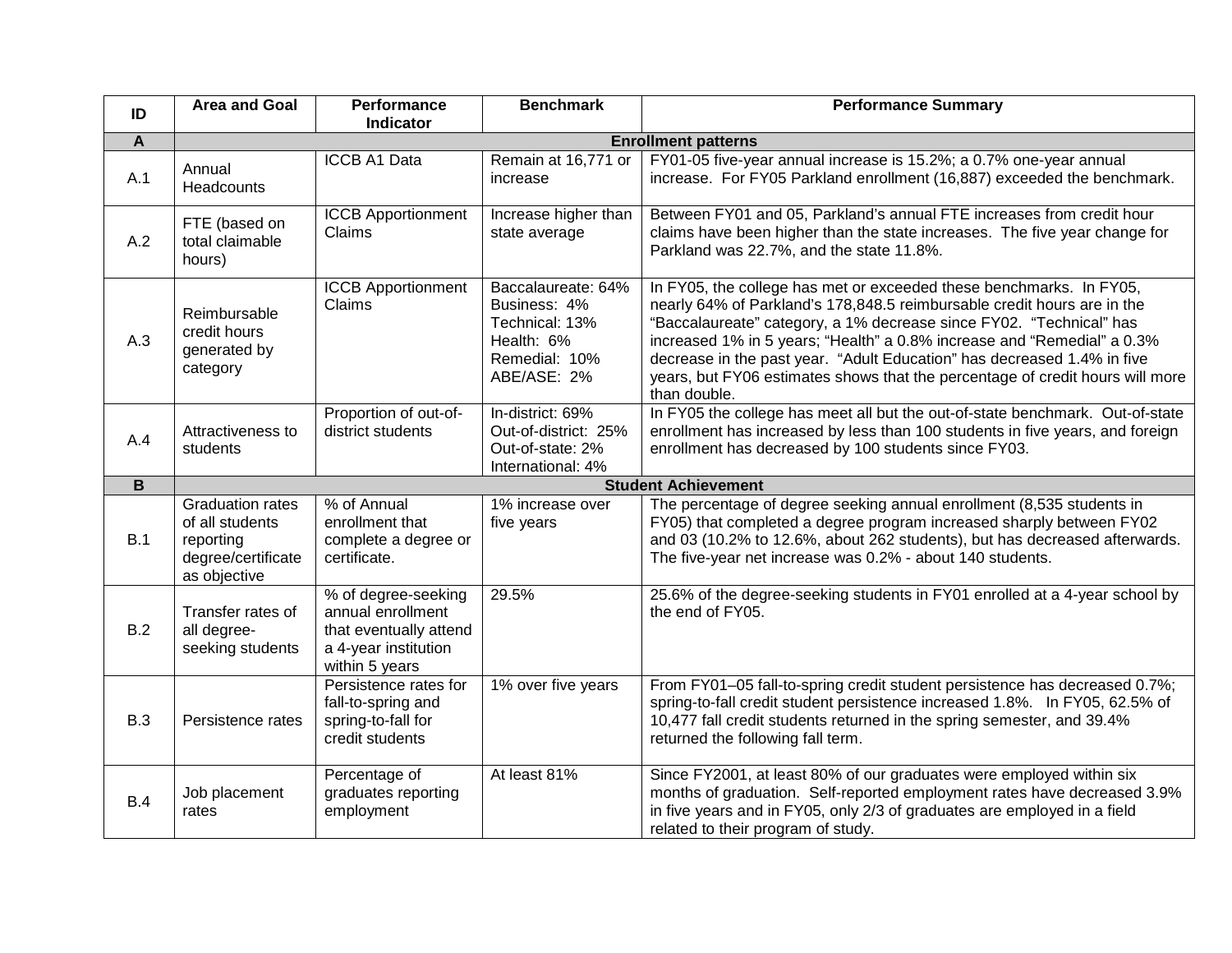| ID             | <b>Area and Goal</b>                                                  | Performance<br><b>Indicator</b>                                                                  | <b>Benchmark</b>                                                                                                                 | <b>Performance Summary</b>                                                                                                                                                                                                                                                                                                                                                                                                                                                                                                                                                           |  |
|----------------|-----------------------------------------------------------------------|--------------------------------------------------------------------------------------------------|----------------------------------------------------------------------------------------------------------------------------------|--------------------------------------------------------------------------------------------------------------------------------------------------------------------------------------------------------------------------------------------------------------------------------------------------------------------------------------------------------------------------------------------------------------------------------------------------------------------------------------------------------------------------------------------------------------------------------------|--|
| B.5            | Performance of<br>Parkland students<br>who transfer to<br><b>UIUC</b> | Average UIUC GPA                                                                                 | 2.87 on a 4.0 scale                                                                                                              | Parkland students who transferred to UIUC in Fall 2000 were doing<br>academically better (3.28 GPA) within three years (summer 2004) than native<br>juniors (3.09 GPA). The GPA of Parkland students who transferred in Fall<br>2004 was slightly higher (3.43) than a comparable native group (3.23) after<br>one year.                                                                                                                                                                                                                                                             |  |
| B.6            | Course<br>completion rates                                            | Student successfully<br>completing courses<br>with a grade of C or<br>better                     | At least 73%                                                                                                                     | "C" or better course retention has increased from 72.6% in FY01 to 73.5% in<br>FY05.                                                                                                                                                                                                                                                                                                                                                                                                                                                                                                 |  |
| B.7            | Academic<br>Engagement                                                | <b>CCSSE</b> results for<br>selected items                                                       | Baseline year<br>49% required<br>reading<br>37% written 1-4<br>papers<br>40% spend 1-5<br>hours preparing for<br>class           | Academic Engagement from CCSSE 2005:<br>49% of the respondents (n=774) indicated they have read 1-4<br>books/manuals of required reading.<br>34% have written 1-4 papers; 27% have written 5-10 papers last<br>year.<br>43% Spend 1-5 hours a week preparing for class and 26% spend 6-<br>10 hours<br>These responses are similar to the other IL community colleges who<br>participated, and similar to national responses.                                                                                                                                                        |  |
| B.8            | Academic<br>Satisfaction                                              | <b>CCSSE and Student</b><br><b>Satisfaction Survey</b>                                           | 85% would choose<br>Parkland again<br>95% recommend to<br>a friend<br>86% educational<br>experience<br>74% support to<br>succeed | Satisfaction Results from CCSSE 2005 and the FY06 Student Satisfaction<br>Survey:<br>82% (estimated FY06) would choose Parkland if they "had to do it all<br>$\bullet$<br>again" (85.5% in FY04, 80.1% in FY01 and 82% in FY99). There are<br>over 1,000 respondents to these surveys.<br>96% would recommend Parkland to a friend or family member.<br>86% rate their entire educational experience at Parkland as "good" or<br>$\bullet$<br>excellent.<br>76% feel that Parkland "very much/quite a bit" provides the support<br>$\bullet$<br>they need to succeed at the college. |  |
| $\overline{c}$ |                                                                       |                                                                                                  |                                                                                                                                  | <b>Participation and Service to Region</b>                                                                                                                                                                                                                                                                                                                                                                                                                                                                                                                                           |  |
| C.1            | Proportion of the<br>district students<br>enrolling at<br>Parkland    | Percentage of<br>students who come<br>to Parkland directly<br>from District #505<br>high schools | 35%                                                                                                                              | Parkland's share of the district's high school graduates has been increasing<br>from 28.8% in FY01 to 33.4% in FY04. FY05 saw a slight decline 32.8% in<br>FY05.                                                                                                                                                                                                                                                                                                                                                                                                                     |  |
| C.2            | Proportion of age<br>18-24 population<br>enrolled at<br>Parkland      | # and percentage of<br>students in the 18-24<br>population                                       | 17%                                                                                                                              | For the past 5 years, at least 1/2 of Parkland's credit enrollment are students<br>aged 18-24. They represent nearly 16% of the district population. From<br>FY01-04, a bigger share of the population for this age group came to<br>Parkland. In FY05, Parkland enrolled 15.2% of the district population                                                                                                                                                                                                                                                                           |  |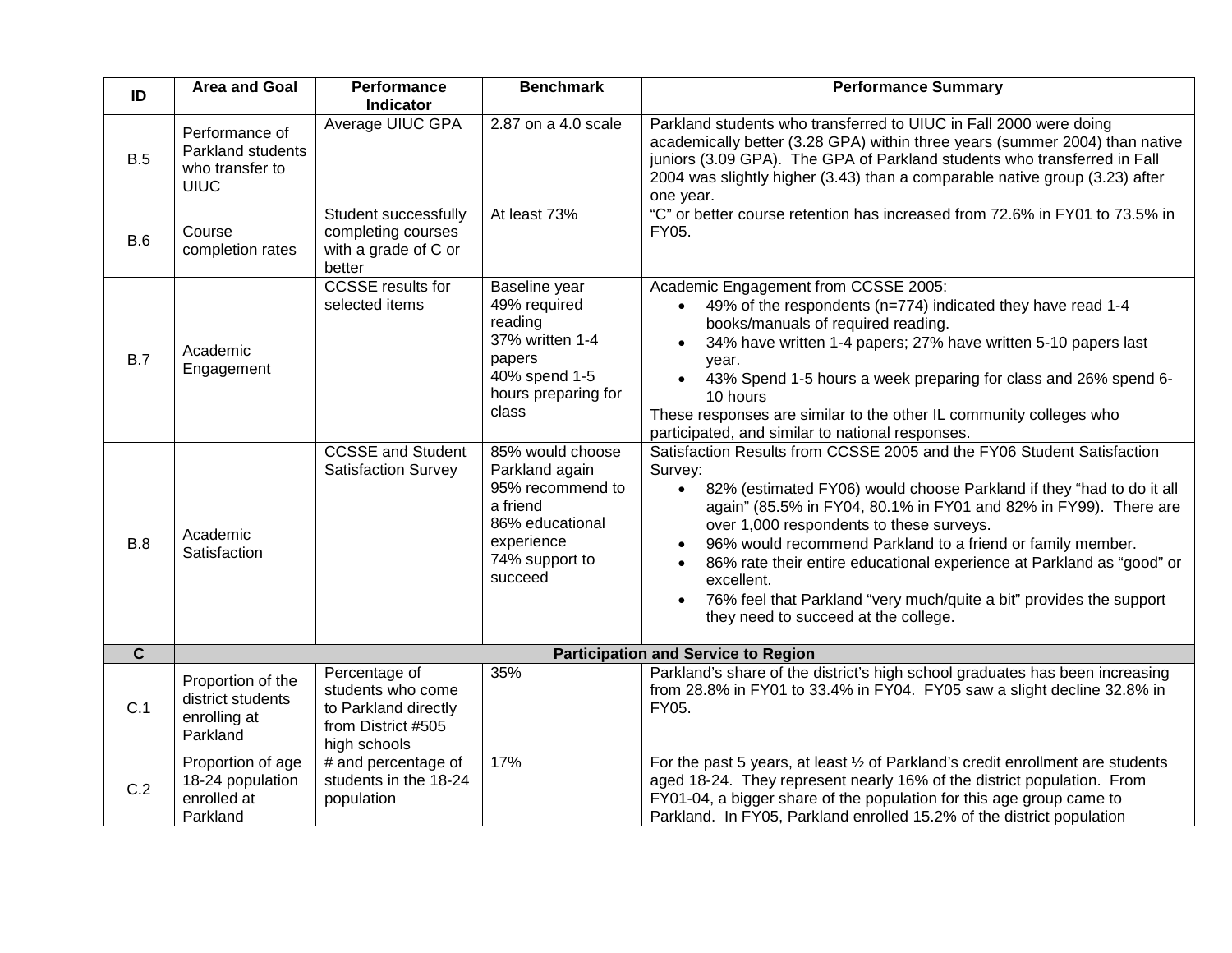| ID             | <b>Area and Goal</b>                                                                 | Performance<br><b>Indicator</b>                                                                                                   | <b>Benchmark</b>                                                             | <b>Performance Summary</b>                                                                                                                                                                                                                                                                        |  |  |
|----------------|--------------------------------------------------------------------------------------|-----------------------------------------------------------------------------------------------------------------------------------|------------------------------------------------------------------------------|---------------------------------------------------------------------------------------------------------------------------------------------------------------------------------------------------------------------------------------------------------------------------------------------------|--|--|
|                |                                                                                      |                                                                                                                                   |                                                                              | (unchanged from FY04).                                                                                                                                                                                                                                                                            |  |  |
| $\overline{D}$ | <b>Diversity</b>                                                                     |                                                                                                                                   |                                                                              |                                                                                                                                                                                                                                                                                                   |  |  |
| D.1            | Minority high<br>school graduates<br>who enroll at<br>Parkland the<br>following fall | Percentage of<br>minority high school<br>graduates enrolling<br>at Parkland the<br>semester after<br>graduation                   | 15% (reflective of<br>the minority<br>population in District<br>505) or more | The percentage of minority high school graduates who enroll in Parkland in<br>the fall has been increasing over the past 5 years from 12.3% to 13.9%                                                                                                                                              |  |  |
| D.2            | Minority students                                                                    | Total number and<br>percentage of<br>minority credit-<br>seeking students                                                         | 20% (reflective of<br>the minority<br>population in District<br>505) or more | An estimated 19.7% of the district's population is minority. Nearly 23% of<br>Parkland's enrollment is minority.                                                                                                                                                                                  |  |  |
| D.3            | Minority<br>recipients of<br>degrees                                                 | Percentage of<br>minority who<br>graduate compared<br>to the number of<br>minority enrolled for<br>credit                         | 23%                                                                          | Minority graduates have increased, and then decreased in FY05. In FY05<br>minorities made up 11% of the population. This is considerably less than the<br>population at the college.                                                                                                              |  |  |
| D.4            | Minority<br>employees                                                                | Percentage of<br>minority employees<br>college-wide                                                                               | 23% (reflective of<br>student population)                                    | The percentage of minority staff has increased from 10.2% to 11.5%.<br>Compared to the student population (23%) at the college, the staff population<br>under represents minorities.                                                                                                              |  |  |
| D.5            | Diversity of<br>district compared<br>to staff population                             | Comparison of the<br>percentage of the<br>district minority<br>population with the<br>staff minority<br>population at<br>Parkland | 20% District<br>minorities                                                   | The entire college workforce was 11.5% minority in FY05, an increase of just<br>over 1% in four years. However, the workforce at the college still under<br>represents minorities.                                                                                                                |  |  |
| D.6            | Minority full-time<br>and part-time<br>faculty                                       | # and percentage of<br>minority full-time and<br>part-time faculty                                                                | 23% (reflective of<br>student population)                                    | Faculty (full or part-time) demographics show a minority under representation,<br>relative to the student population. However, some strides have been made in<br>this area. The percentage of minority full-time faculty has increased to 13.1%<br>in FY05 compared to 11.2% in FY01.             |  |  |
| E              |                                                                                      |                                                                                                                                   |                                                                              | <b>Maintenance of Institutional Assets</b>                                                                                                                                                                                                                                                        |  |  |
| E.1            | <b>Facilities</b>                                                                    | Ratio of capital outlay<br>to building assets                                                                                     | 2% assuming a<br>useful life of 50<br>vears                                  | The five-year (FY01-05) average is 4.7% including the D-wing expenditure in<br>FY02. Annual PHS levies will allow for expenditures in the range of about 3%<br>per year. The capital outlay for FY05 was nearly \$1.9 million and book value<br>of our building assets was nearly \$56.2 million. |  |  |
| E.2            | Equipment                                                                            | Ratio of annual<br>expenditures on                                                                                                | 12.5% assuming a<br>useful life of 8 years                                   | The five-year (FY01-05) average is 10.8%. For FY05 expenditures on<br>equipment were nearly \$3.8 million and capital outlay was \$232,500.                                                                                                                                                       |  |  |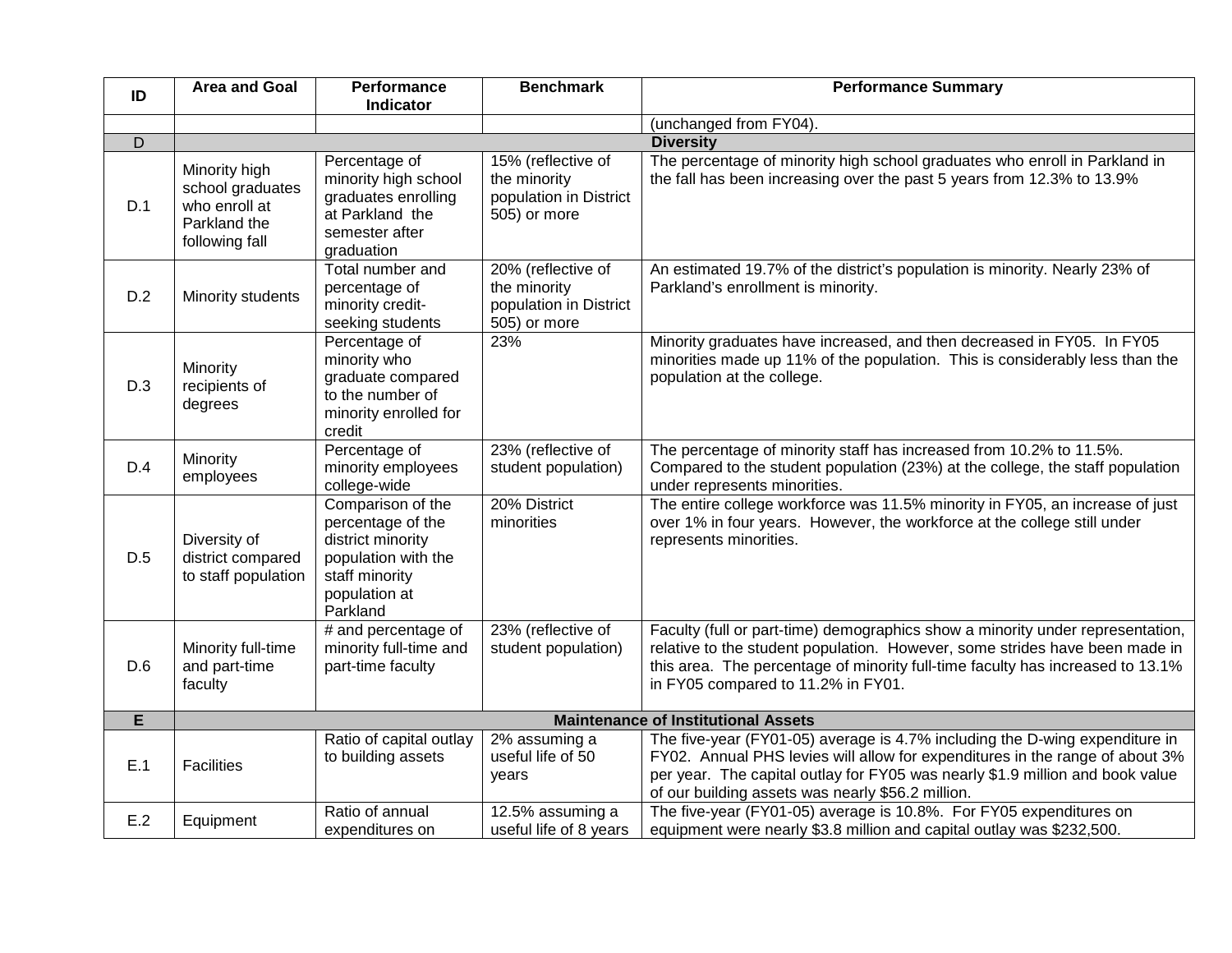| ID             | Area and Goal                                                                | Performance<br><b>Indicator</b>                                                                                  | <b>Benchmark</b>                       | <b>Performance Summary</b>                                                                                                                                                                                                                                                                                                                                                                                                                                   |
|----------------|------------------------------------------------------------------------------|------------------------------------------------------------------------------------------------------------------|----------------------------------------|--------------------------------------------------------------------------------------------------------------------------------------------------------------------------------------------------------------------------------------------------------------------------------------------------------------------------------------------------------------------------------------------------------------------------------------------------------------|
|                |                                                                              | equipment to book<br>value of equipment.                                                                         |                                        |                                                                                                                                                                                                                                                                                                                                                                                                                                                              |
| E.3            | Personnel                                                                    | Ratio of expenditures<br>on personnel<br>development to<br>annual personnel<br>(salary and wage)<br>expenditures | $2 - 5%$                               | The five-year average ratio is 1.9%, a 0.2% increase from FY04, but generally<br>this ratio has declined since FY03. The reason for this decline is that salaries<br>have increased 14.6% (nearly \$3.5 million) over the five-year time period,<br>while travel expenditures decreased \$68,000. In FY05 salaries were nearly<br>\$27.4 million, Center for Excellence expenditures were nearly \$169,245 and<br>travel expenditures were nearly \$364,533. |
| $\overline{F}$ |                                                                              |                                                                                                                  |                                        | <b>Budget Flexibility</b>                                                                                                                                                                                                                                                                                                                                                                                                                                    |
| F.1            | Commitment to<br>Personnel                                                   | Compensation as a<br>proportion of total<br>education and<br>general<br>expenditures.                            | 79% or less                            | Since FY01, the annual compensation ratio has been increasing due to<br>higher benefit costs for health care and on-behalf contributions to SURS. The<br>five-year (FY01-05) average is 79.4. The FY05 total education and general<br>expenditures was \$40.8 million.                                                                                                                                                                                       |
| F.2            | Level of fixed<br>commitments                                                | Utilities and other<br>fixed costs as a<br>proportion of total<br>general funds<br>expenditures.                 | 83% or less                            | Between FY01-04, the annual total fixed cost ratio has been increasing due to<br>higher benefit costs for health care and on-behalf contributions to SURS. The<br>five-year (FY01-05) average is 84.8%. Utility and other fixed costs have<br>remained constant. The FY05 fixed costs were \$34 million.                                                                                                                                                     |
| F.3            | Operating<br>revenue by<br>source                                            | Ratio of State, local,<br>and tuition support                                                                    | Ratios equal to each<br>other          | Over a five-year period, support from tuition and fees continue to increase<br>(34.7 to 41.9%), while state support continues to decrease (27.8% to 24.5%).<br>Local support has remained relatively constant (five year average was<br>32.3%). In the past year, the ratios have moved closer to each other, but are<br>still not at the benchmark.                                                                                                         |
| F.4            | Size of financial<br>reserves                                                | Ratio of the fund<br>balance to total<br>education and O&M.                                                      | 20%                                    | After three years of deficit spending, reducing the ratio 7.1%, a surplus was<br>realized in FY04 and 05, and the ratio increased to 12.6%. Some of the<br>deficit spending was due to the planned D-wing construction. The five-year<br>average is 11.5%. While we are short of the benchmark, movement is in the<br>correct direction.                                                                                                                     |
| F.5            | Total number of<br>new grants and<br>dollars available<br>to the institution | Proportion of grant<br>revenues to the total<br>budget                                                           | 9%                                     | Grant funds have declined since FY01-04, and increased nearly \$300,000 in<br>FY05. Grant funds have accounted for a smaller percentage of the total<br>budget revenues from FY02-04, and increased in FY05. The five year<br>average is 11.5%. State revenues have dropped \$1.8 million while federal<br>and other revenues have increased \$695,000. The number of proposals<br>submitted has remained steady for the past three years (100-115).         |
| G              |                                                                              |                                                                                                                  |                                        | <b>Utilization of Assets</b>                                                                                                                                                                                                                                                                                                                                                                                                                                 |
| G.1            | Student credit<br>hours attempted                                            | Number of credit<br>hours over a 5 year                                                                          | Maintain at 206,653<br>credit hours or | Annual credit hours have increased each year from FY01-05. There was a<br>decrease (about 600 hours, or 40 FTE) in overall attempted hours. The                                                                                                                                                                                                                                                                                                              |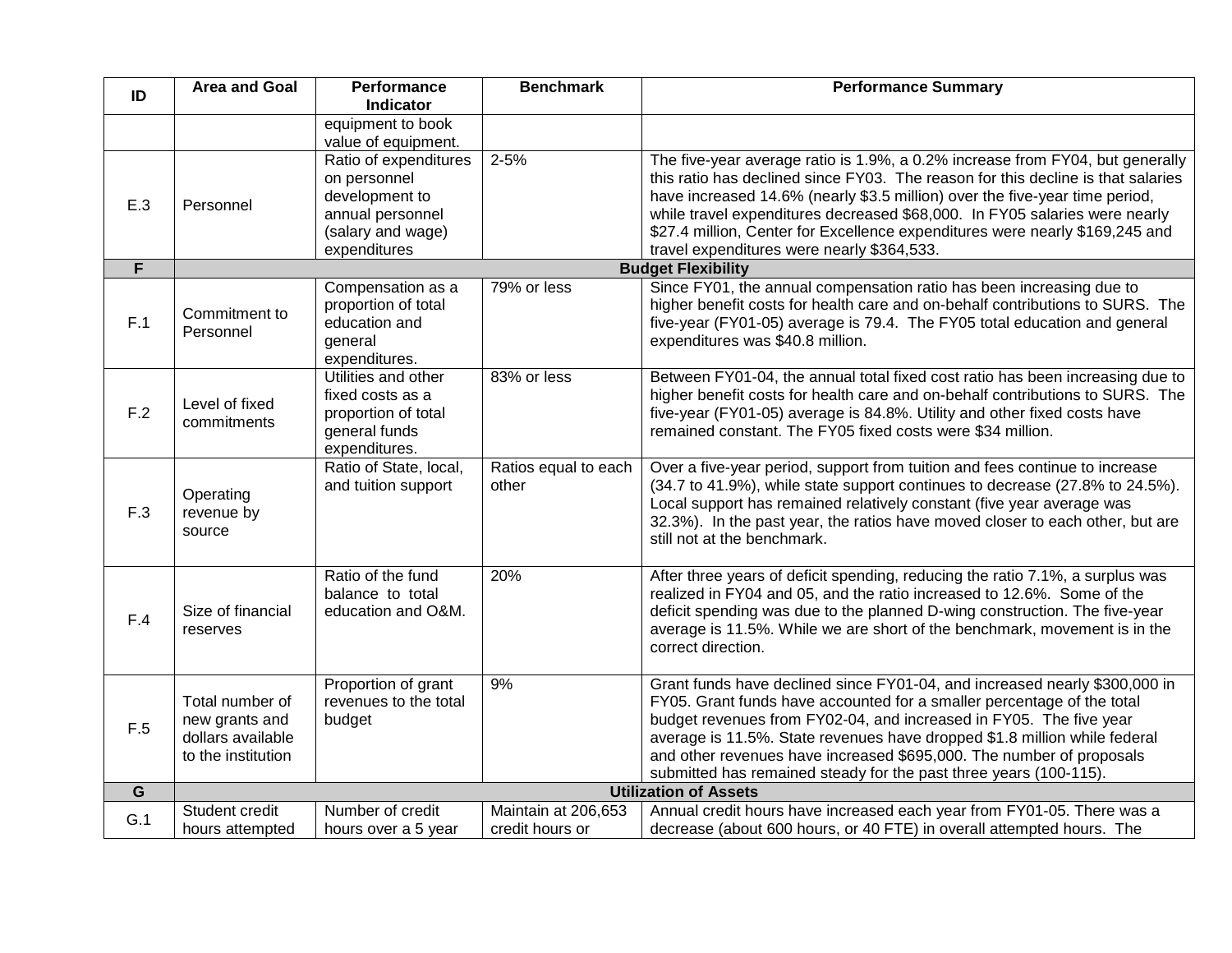| ID  | <b>Area and Goal</b>                                                                | <b>Performance</b><br><b>Indicator</b>                                                                                                 | <b>Benchmark</b>                                           | <b>Performance Summary</b>                                                                                                                                                                                                                                                                                     |  |  |
|-----|-------------------------------------------------------------------------------------|----------------------------------------------------------------------------------------------------------------------------------------|------------------------------------------------------------|----------------------------------------------------------------------------------------------------------------------------------------------------------------------------------------------------------------------------------------------------------------------------------------------------------------|--|--|
|     |                                                                                     | period - A1 dataset                                                                                                                    | increase                                                   | largest increase is between FY02 and 03 (11.8%) The total five-year increase<br>was 20.5%.                                                                                                                                                                                                                     |  |  |
| G.2 | Proportion of<br>equated contact<br>hours (ECH) by<br>full and part-time<br>faculty | 5 year average of FT<br>versus PT teaching<br>ratio                                                                                    | 60:40 over five<br>vears                                   | Between FY01-03, the load ratio was at least 60% full-time or higher. That<br>percentage dropped to 57.7% in FY04 and then to 56.8% in FY05.                                                                                                                                                                   |  |  |
| G.3 | Proportion of<br>employees<br>satisfied with<br>overall work<br>environment         | <b>Staff Satisfaction</b><br>Survey - response to<br>question, "If I had to<br>do it over again, I<br>would take a job at<br>Parkland" | 95%                                                        | In FY05= 95.4% (n=263) indicated that they "agreed" or "strongly agreed" with<br>this statement; in FY03, 93.6% (n=233) and in FY01, 94.3% (n=316).<br>Agreement has increased for faculty 3.1%, but has fluctuated for staff.<br>Survey to be conducted again in FY07.                                        |  |  |
| H   |                                                                                     |                                                                                                                                        |                                                            | <b>Economic Accessibility and Affordability</b>                                                                                                                                                                                                                                                                |  |  |
| H.1 | State MAP<br>Coverage of<br><b>Tuition and Fees</b>                                 | % Coverage of tuition<br>and fees for students<br>with zero expected<br>family contribution                                            | 75%                                                        | In FY02, 100% of the tuition and fees were covered by MAP, in FY05, 63%<br>were covered and 76% in FY06. An estimated 84% is expected for FY07.                                                                                                                                                                |  |  |
| H.2 | <b>Total Financial</b><br>Assistance<br>needed                                      | % change those<br>receiving financial<br>assistance provided<br>through scholarships,<br>loans and federal<br>work-study               | 60%                                                        | The total number of students receiving assistance from FY01-05 increased<br>39%; more than the FY01-04 rate of 33%; with the largest increase from<br>FY02-03 (11%). The % of applicants who receive aid decreased 1% from<br>FY01-02 and increased 4% from FY04-05. In FY05, 62% who applied<br>received aid. |  |  |
| H.3 | <b>Amount Parkland</b><br>College<br>Foundation<br>contributes to<br>students       | 5 year increase of \$<br>in scholarship/other<br>assistance provided<br>to students                                                    | 15% increase in the<br>amount distributed                  | The total amount of scholarships has fluctuated from FY01-05, but has<br>resulted in a 20.4% net increase. In FY05, the total was \$171,854.                                                                                                                                                                   |  |  |
| H.4 | <b>Tuition and Fees</b>                                                             | Amount per credit<br>hour by residency                                                                                                 | Maximum \$5 annual<br>increase for in-<br>district tuition | Annual in-district increases have been \$2 per year until FY04, where there<br>has been \$5 increase since. Out-of-district tuition was reduced \$1 from FY04<br>to 05. Out-of-state/international tuition increases have been \$10 per year until<br>FY04, where there has been a \$15 increase since.        |  |  |